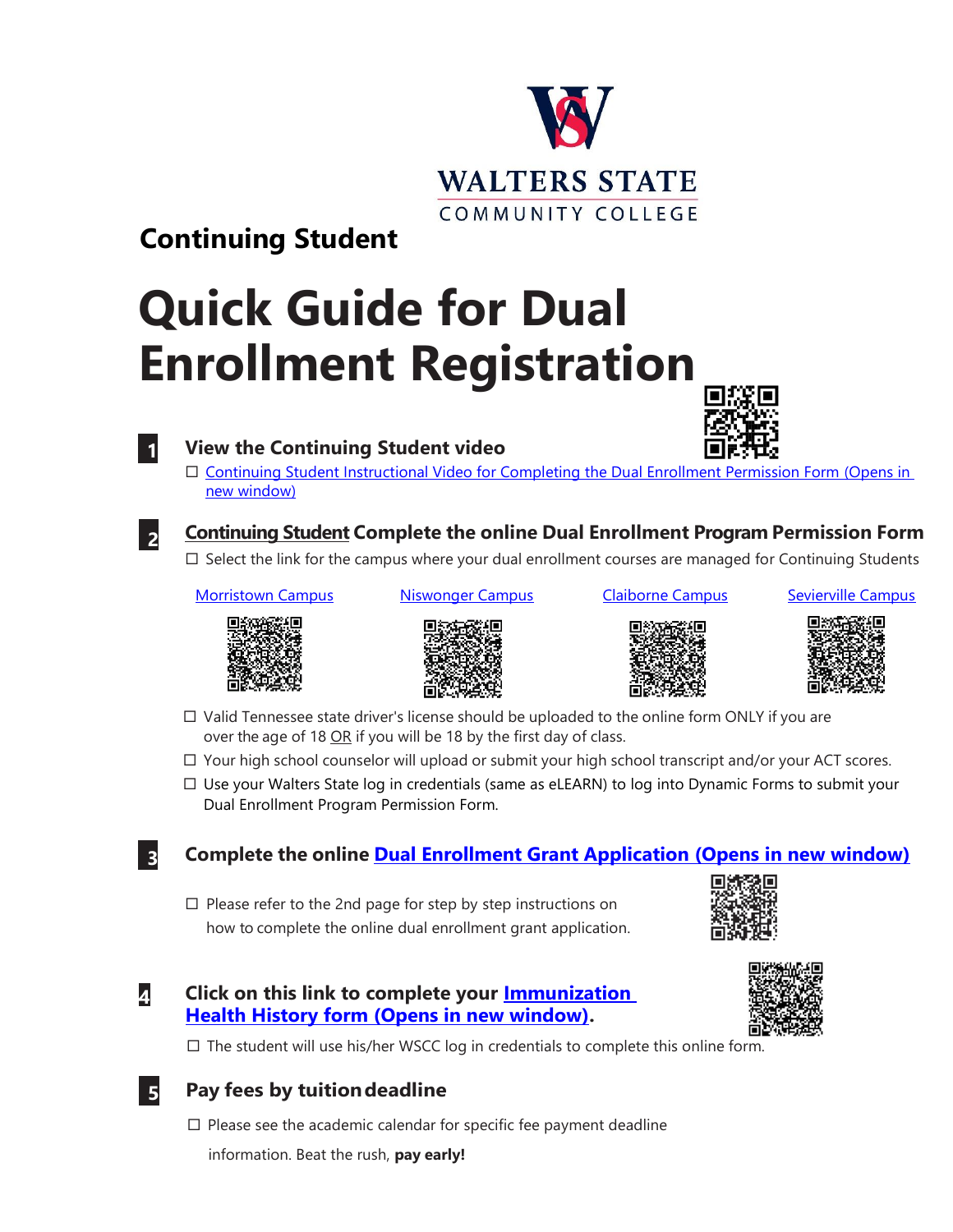# **Instructions for completing the online dual enrollment grant application**



Your grant for Walters State should be listed as "pending."